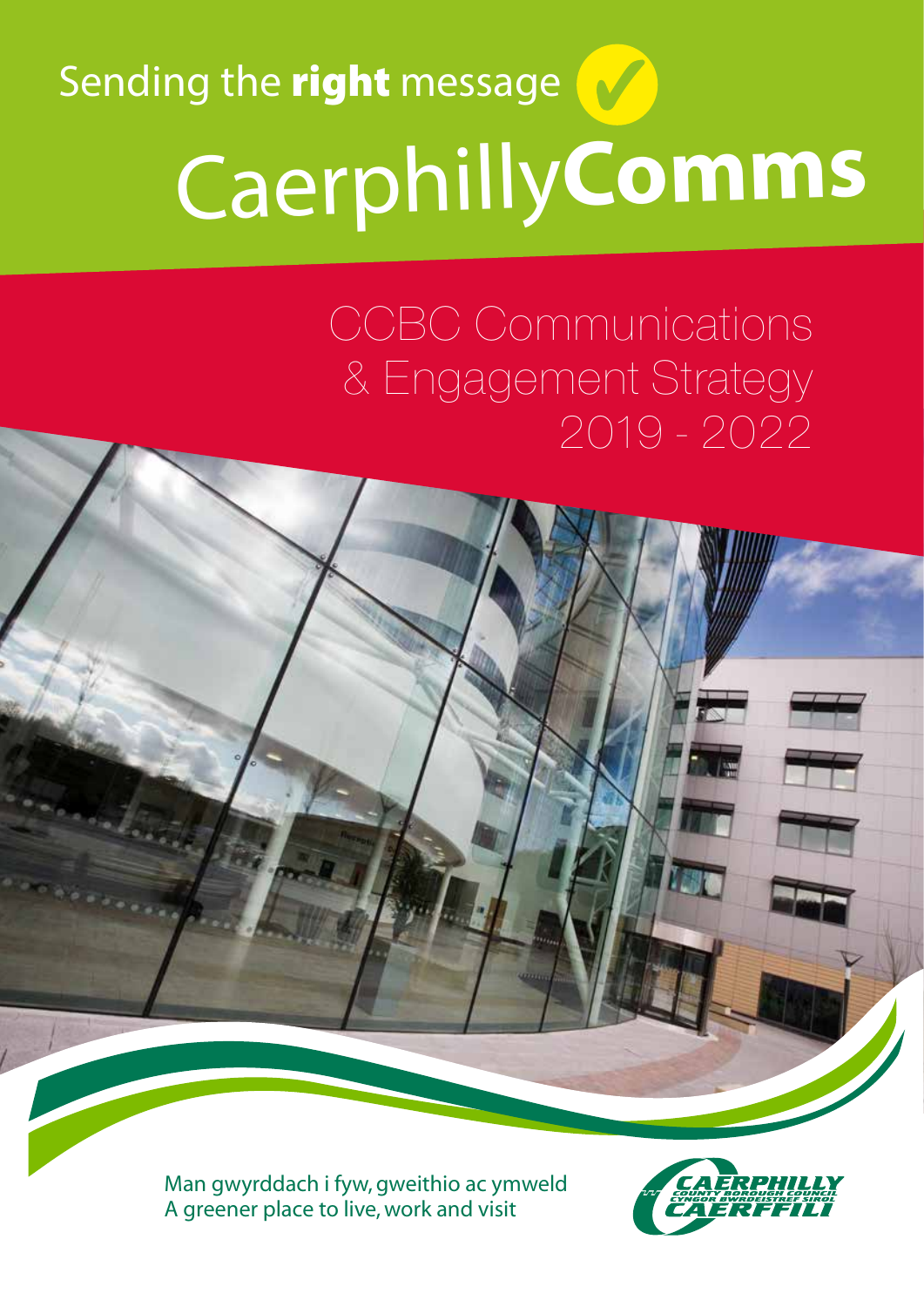### CONTENTS

| <b>WHAT IS THIS DOCUMENT?</b>                                              | 1                       |
|----------------------------------------------------------------------------|-------------------------|
| <b>A DIFFERENT APPROACH</b>                                                | $\overline{\mathbf{2}}$ |
| <b>AN EXCITING NEW AGENDA</b>                                              | $\overline{2}$          |
| <b>FOREWORD BY THE LEADER</b>                                              | 3                       |
| <b>INTRODUCTION</b>                                                        | 4                       |
| <b>WHO WE ARE &amp; WHAT WE DO</b>                                         | 5                       |
| <b>OUR COMMUNICATIONS OBJECTIVES</b>                                       | 8                       |
| <b>HOW WILL WE DO THIS?</b>                                                | 8                       |
| <b>OUR 'CRYSTAL CLEAR' COMMUNICATIONS COMMITMENT</b>                       | 9                       |
| PRINCIPLES UNDERPINNING THE STRATEGY                                       | 10                      |
| A CAMPAIGNS APPROACH TO COMMUNICATIONS                                     | 11                      |
| <b>DEVELOPING OUR INTEGRATED COMMUNICATIONS CAMPAIGNS</b><br>FOR 2019-2023 | 12                      |
| <b>DIGITAL BY DESIGN</b>                                                   | 13                      |
| <b>HOW DOES THIS STRATEGY FIT IN WITH THE WIDER PICTURE?</b>               | 14                      |
| <b>IMPROVING INTERNAL COMMUNICATION</b>                                    | 15                      |
| <b>SUPPORTING THE BUSINESS IMPROVEMENT PORTFOLIO (BIP)</b>                 | 16                      |
| <b>EVALUATION AND MEASUREMENT</b>                                          | 18                      |
| <b>LEGISLATIVE FRAMEWORK</b>                                               | 18                      |
| <b>WHO TO CONTACT FOR MORE INFORMATION</b>                                 | 18                      |

This publication is available in Welsh, and in other languages and formats on request. Mae'r cyhoeddiad hwn ar gael yn Gymraeg, ac mewn ieithoedd a fformatau eraill ar gais.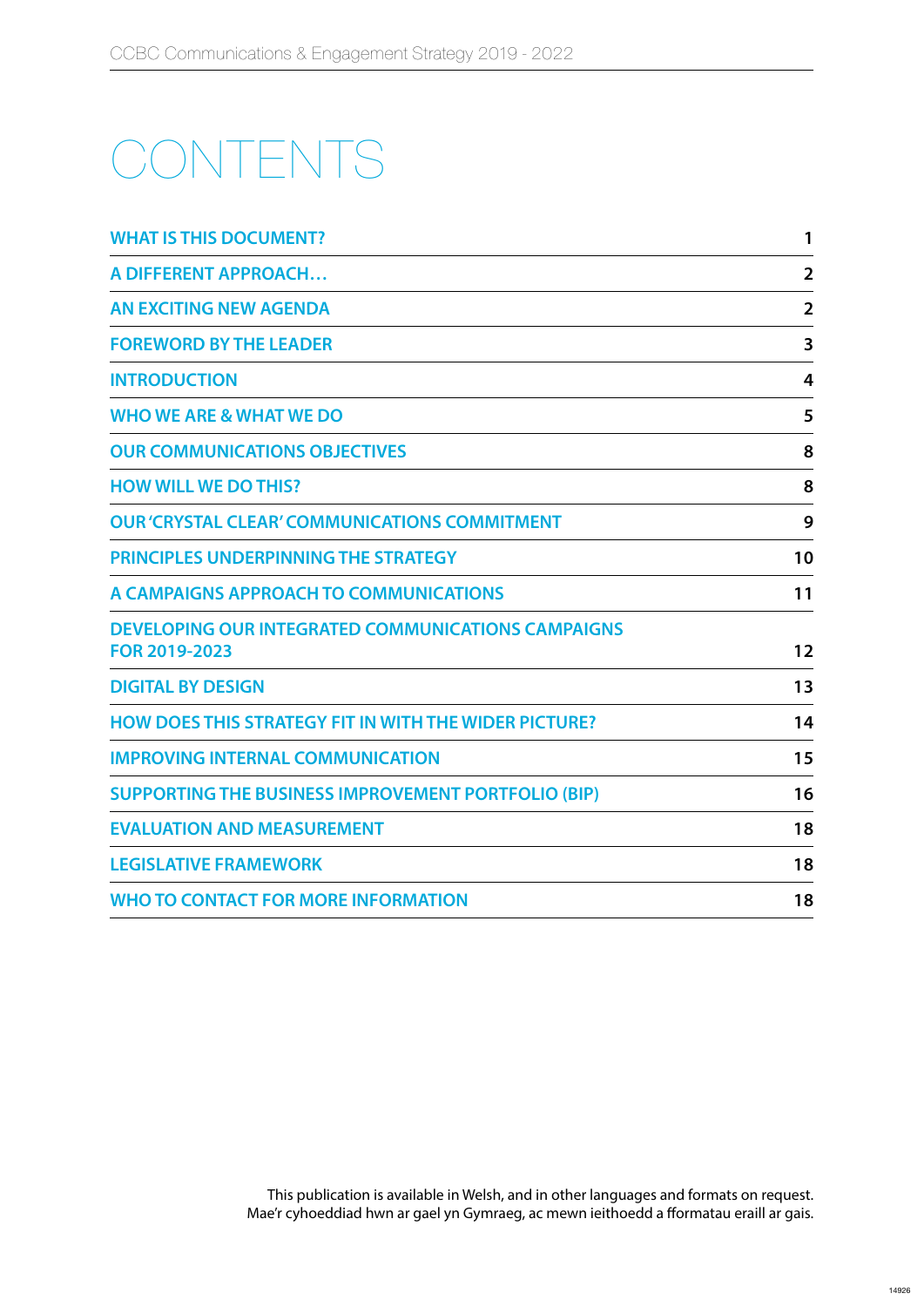### WHAT IS THIS DOCUMENT?

This Communications Strategy has been developed to help define the way Caerphilly County Borough Council engages with its residents, partners, businesses and all our other key audiences.

As a council, we're committed to delivering quality, value for money services for Caerphilly county borough residents. The effectiveness of how we deliver our vision is determined, to a significant extent, by the quality of our communications and engagement.

All aspects of our communications and engagement can have an impact on the council's work and reputation. This strategy outlines the approach we will take to ensure our communications and engagement activity is fit for purpose and helps to achieve our vision.

It also defines how we as an organisation will listen and respond to what our audience is telling us in return.

The strategy sets out the principles of how we will communicate with openness and transparency, in a simple, non-technical way that people will be able to understand.

It also sets out the various communication channels and tools we will use to reach as many people as possible with our key messages.

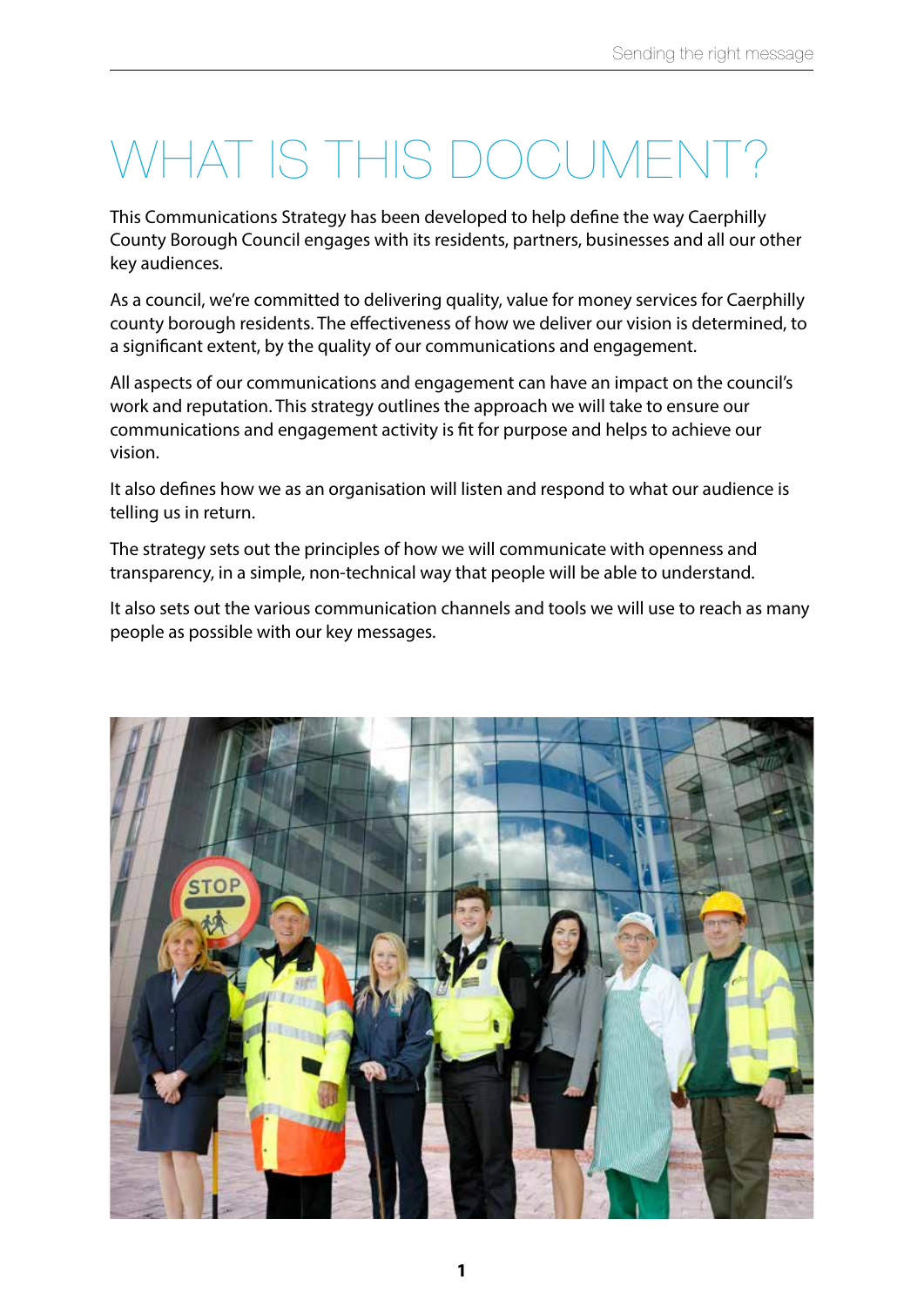### A DIFFERENT APPROACH…

Local Government is facing significant financial pressures, which are likely to increase over the next few years, therefore the scope of the authority's communications activity may be limited in comparison to previous years, but our challenge is to find new, innovative and cost-effective ways of doing things differently in the future.

The communication landscape has also changed dramatically over recent years and the old, outdated 'SOS' approach ('send out stuff') is simply not good enough in the 21st century.

We must engage in a meaningful way with our audiences using a wide range of communication channels and techniques (both digital and traditional) in order to foster trust and confidence in the organisation.

Our approach needs to be more 'human' and conversational, which better reflects the tone and style of modern social media and digital communication.

Rather than being driven by the demands of the organisation in an ad-hoc, reactive manner, we need instead to adopt a strategic, campaign-based approach to our communications which is aligned to the key priorities and aspirations of the council.

We also need to change the tone of our messages so that our residents are aware of the difficult decisions that lie ahead. Some of these decisions will be unpopular and we will be forced to deliver services in a different way – or not at all. Therefore it is important that our community understands the reasons behind this. **We need to address misconceptions, challenge misinformation and help 'set the record straight' whenever we can**.

### AN FXCITING NEW AGE

As well as the challenges highlighted above, there are also a number of exciting opportunities for the authority to deliver services in a new way in future and effective communications needs to be a key part of this process.

The Cardiff Capital Region City Deal will bring major opportunities for investment and employment to the Caerphilly county borough and it is vitally important that CCBC is seen as a key partner in this exciting new venture. We need to communicate the importance of this partnership to our communities and highlight the benefits it will bring to our area in the future.

The digital landscape is also changing rapidly and there are a number of new and exciting opportunities to do things differently in terms of communication, engagement, customer interaction and service delivery. The Communications Team need to be at the forefront of this agenda.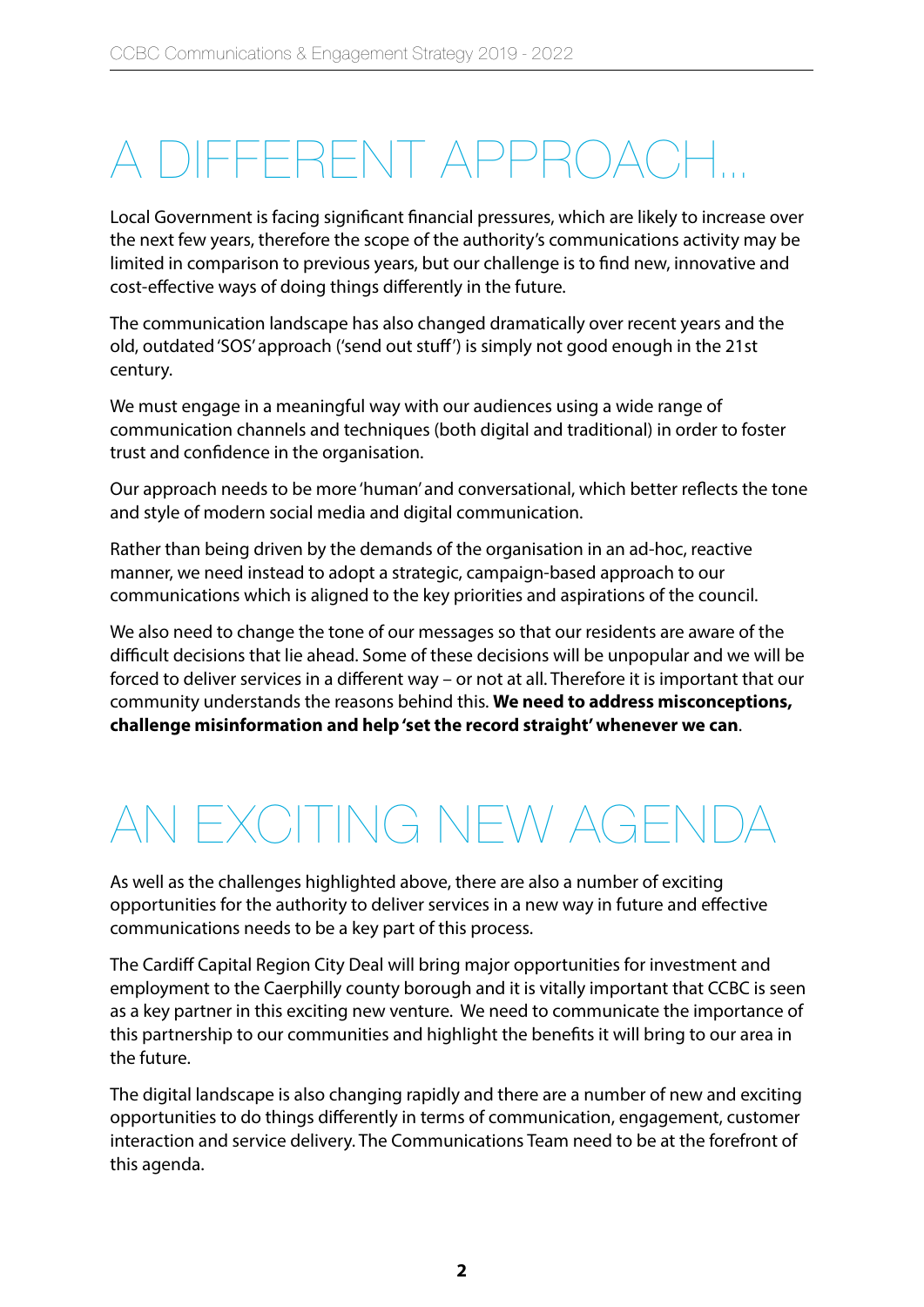### ORD BY THE L

*"I firmly believe that we are an excellent local authority which has developed a reputation for delivering effective services to all sections of the community from the 'cradle to the grave'.*

*We need to celebrate our success, promote our good work and ensure that we listen to the community, so that we can adapt to their ever-changing needs. It is also important that we protect and promote our reputation at every opportunity. Therefore it is critical that we have a robust Communications Strategy in place which provides clear focus and direction for the authority over the next three years and beyond.*

*In addition, the way we communicate as a society is also rapidly changing and we are seeing a greater shift towards digital and social channels. We must keep up with this pace of change and ensure that our communication and engagement activity reflects these emerging trends.* 

*That said, we must also ensure that we take an inclusive approach to the way we communicate. Therefore our communication activity will be tailored to meet the diverse range of needs and abilities of all the people within our community.*

*This Communication and Engagement Strategy will ensure that we have a planned and well thought out approach to our communication activity in future. It will also ensure that the team has clear direction and purpose so that it can support the needs of the organisation at every level.*

*We have an award winning Communications Team who have helped play a key role in supporting the organisation through some very difficult times over recent years.*

*This document is a blueprint for our commitment to communication in the future and will underpin the team's work going forward."*

**Cllr Dave Poole** Leader of Council

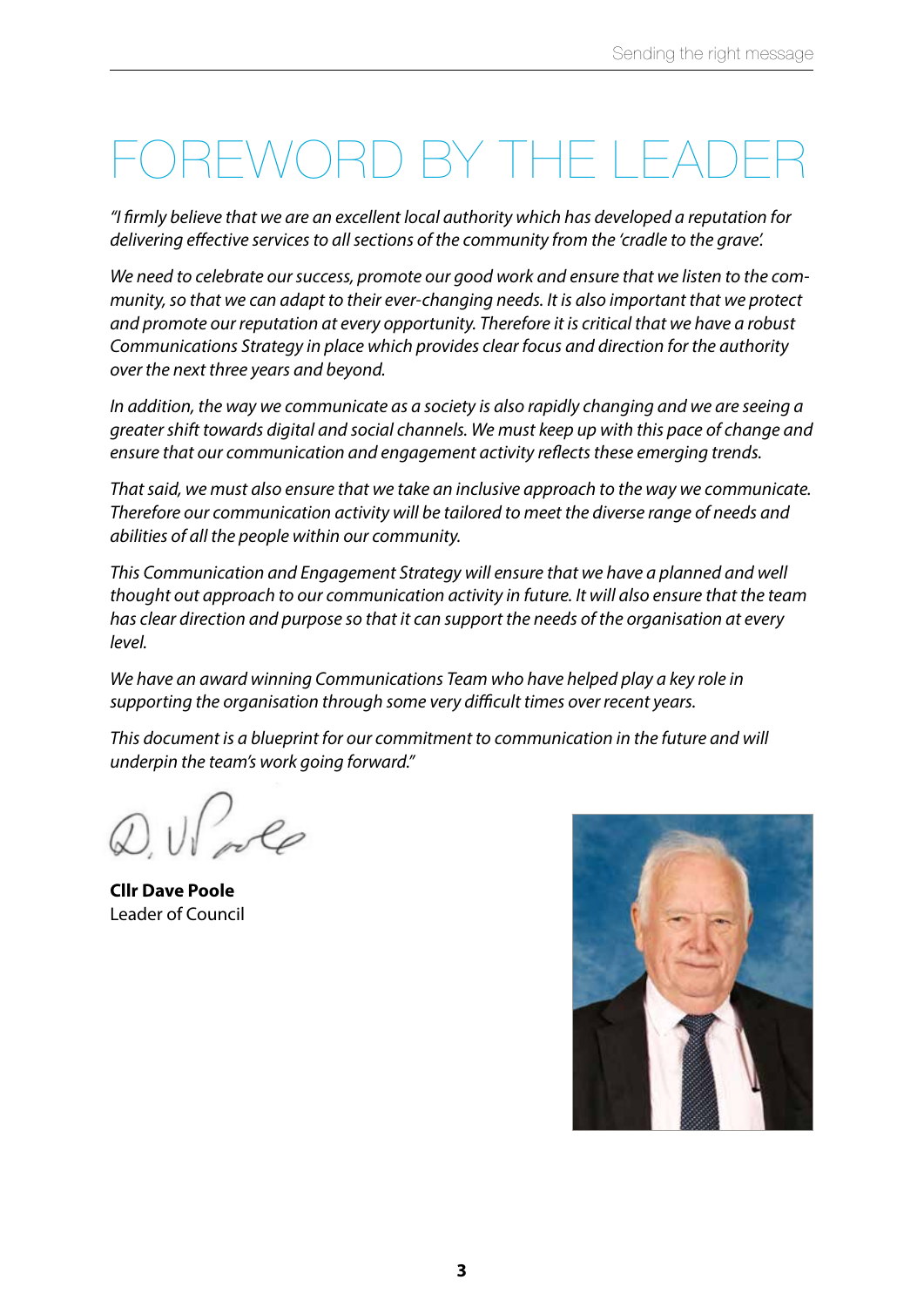## INTRODUCTION

Caerphilly County Borough Council is committed to providing a consistent, innovative and cost-effective communication service in order to keep residents and other key stakeholders informed and engaged, as well as helping to improve our reputation.

The council wants to ensure that its priorities, values and ambitions are communicated to, and understood by, all our key stakeholders including our residents, our workforce, our partners and the local businesses community

One of the council's greatest assets is our reputation - our good name and the way people perceive us. Communication plays an important role in both protecting and promoting an organisation's reputation. Establishing and maintaining our reputation helps builds trust with the community and builds confidence in the authority.

In terms of the wider context, Local Government in Wales is changing. Budgets are reducing, the workforce is shrinking and we will be required to deliver our services in a different way over the next few years.

This means that difficult decisions will need to be made and tough, unpopular choices are inevitable. As the organisation changes and responds to these pressures it is essential that we communicate effectively at all times.

In addition to this, the communication landscape is changing at a rapid pace. Social and digital has become the main way of communicating for many people, as well as being their main source of news and information.

It is important that we continue to build on our use of social media as a key tool to engage and converse with our communities - rather than broadcasting **at them**.

Effective communication and engagement is vitally important in helping to influence the behaviour and attitudes of our residents. Just by way of an example, we want people to recycle more and waste less; be fit and active; increase the use of country parks; travel more by public transport; be energy efficient etc - these are just a few behaviours that can be influenced by communication and delivering clear messages.

Effective communication and engagement will help us clearly explain and deliver the organisation's key priorities. It is important that we continuously review, refresh and improve the way that we communicate to ensure we are sending and receiving the right message at the right time

### **REACH**

We will use a wide range of channels to communicate with our audiences. This includes social, digital and traditional methods.

We will ensure that our communication is timely, relevant, informative and uses plain English. We want to create engaging content for all our audiences

We will work hard to change behaviours and attitudes by providing relevant information so that our audiences are able to make informed and considered choices.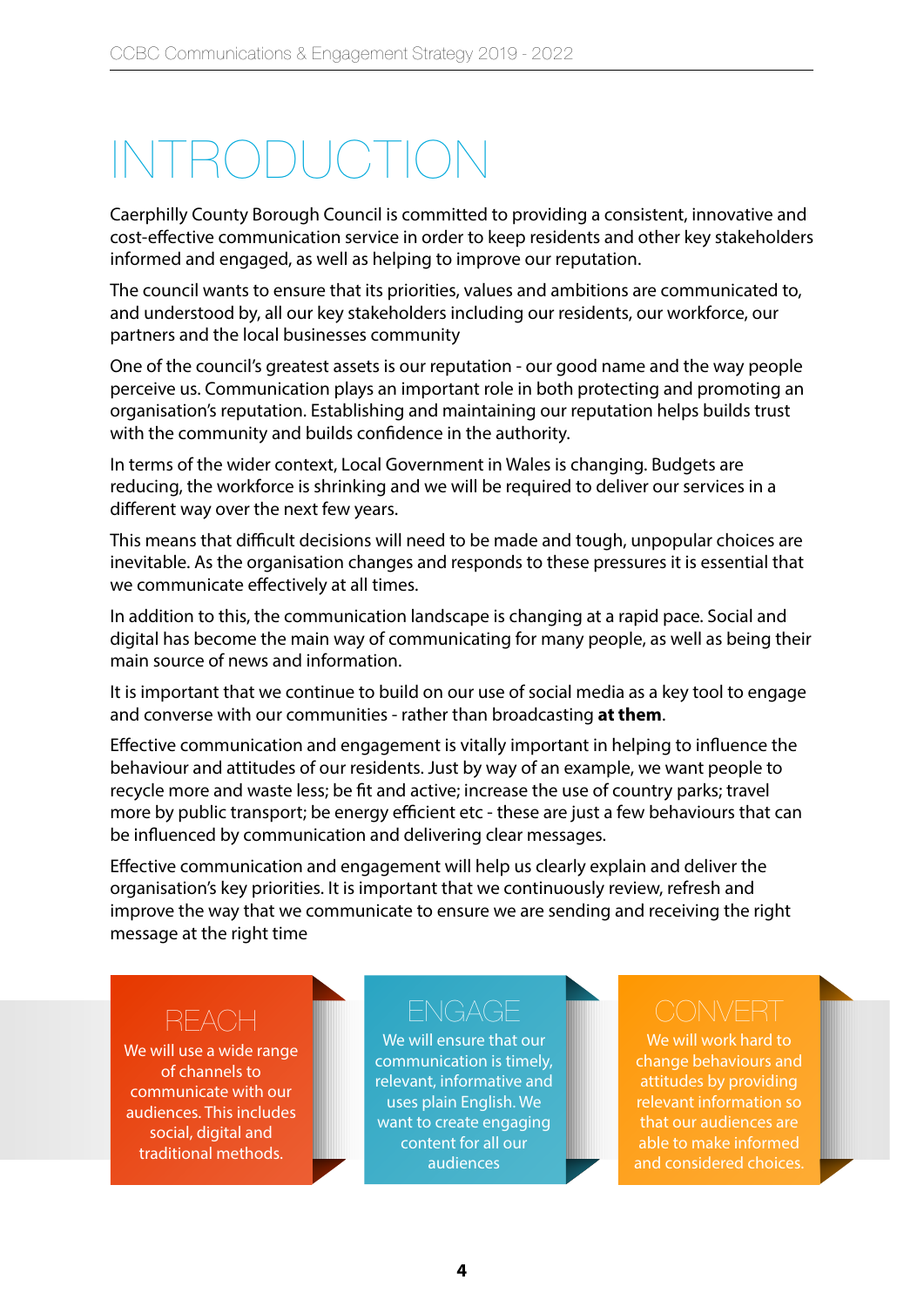### WHO WE ARE & WHAT WE DO

The Communications Team is based in Penallta House, Ystrad Mynach (with Print and Graphic Design functions based nearby in Tredomen House).

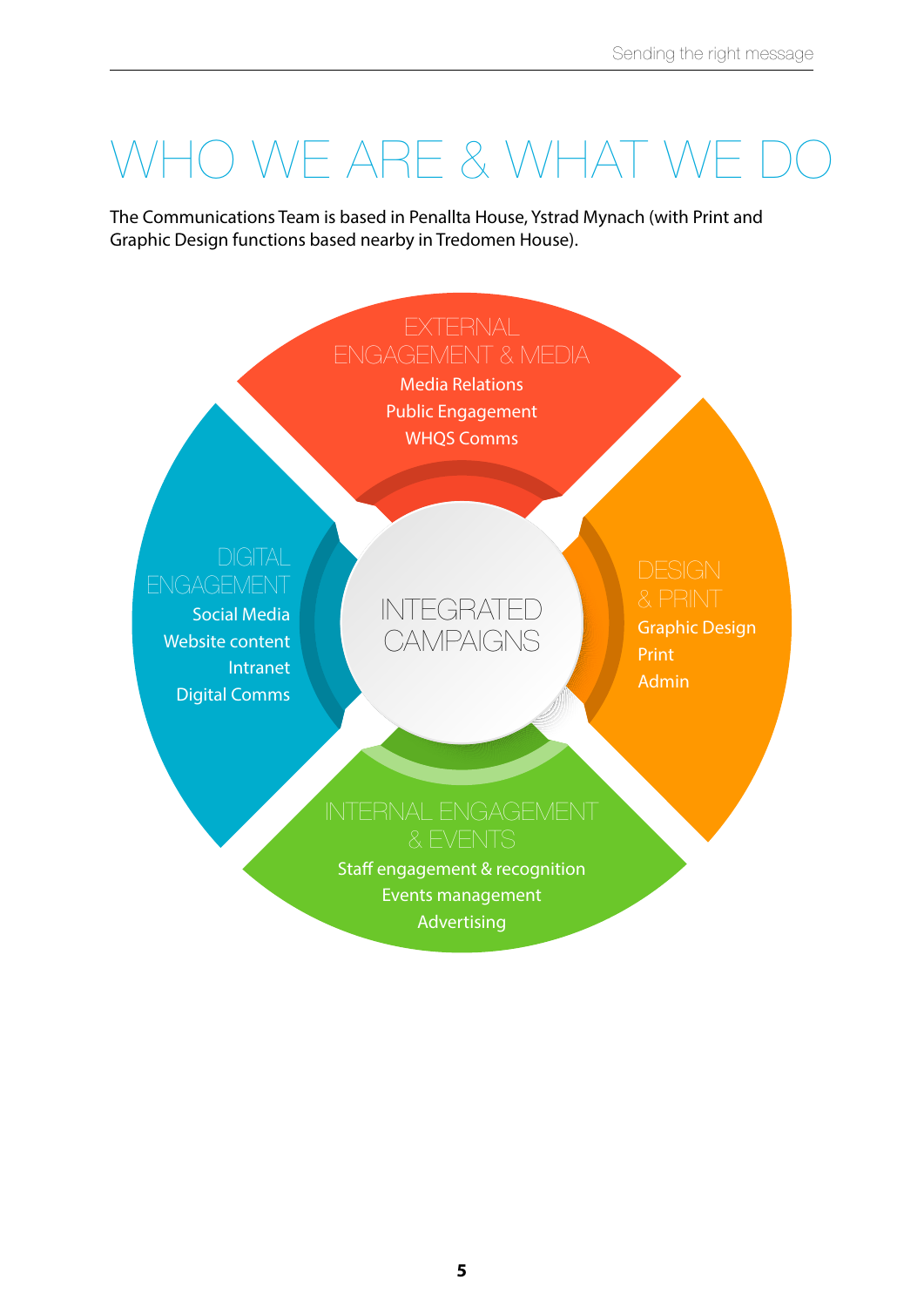The team provides professional communication support to the whole organisation and is able to offer clients a range of bespoke services across the following areas:

#### MEDIA MANAGEMENT

We work hard to promote and protect the council's reputation, as well as keeping our residents informed. We pride ourselves on applying a dynamic, forward thinking approach to proactive and reactive media management. **All incoming media enquiries must be handled by the Communications Team who will log and respond with an agreed corporate response. (See Media Protocol – Appendix 1)**

### ADVERTISING

In line with statutory requirements, we offer an accurate, on time and professional service. We ensure advertising services are fully compliant by offering advice and guidance where necessary and secure the best discounts through effective negotiation. **All the authority's paid for advertising must be placed via the Communications Team who will oversee all aspects of the booking and placement process.**

#### CITIZEN ENGAGEMENT

Effective consultation and engagement promotes two way communication, which ensures residents are able to influence the way we shape and deliver our services.

**Any consultation and engagement activity undertaken by the authority must be done in conjunction with the Communications Team and the Policy Unit to ensure we comply with agreed standards.**

### EVENT MANAGEMENT

Showcasing the council's services with a professional approach and careful attention to detail, we create a lasting impression when planning corporate events. **The Communications Team are a key point of contact for any corporate events such as openings, launches, Ministerial & Royal visits, VIP activities etc.**

### GRAPHIC DESIGN

Creating professional, efficient, imaginative, cost effective and trustworthy design solutions to assist council services in targeting their audiences and help customers identify with the CCBC brand. **All the authority's design requirements are to be undertaken by the in-house team to ensure we comply with agreed standards (eg Welsh Language, corporate branding, equalities etc).**

#### INTERNAL COMMUNICATION

Promoting and fostering internal engagement by adopting a whole authority approach through the use of effective internal communication channels. The Communications Team facilitate a range of internal communication activities to keep the workforce engaged and updated.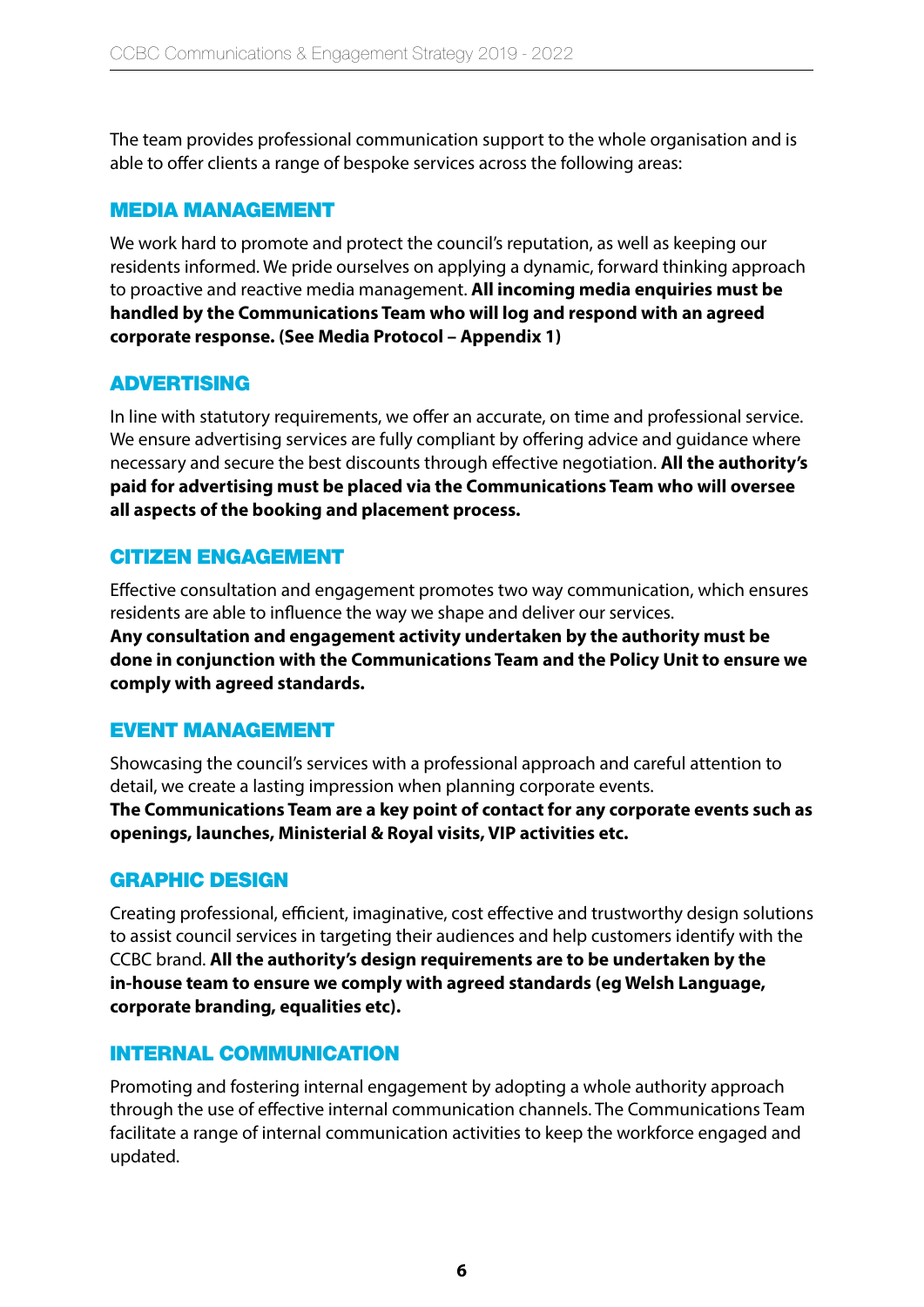#### CAMPAIGN MANAGEMENT

Creating effective communications campaigns require clarity, creativity and the highest possible attention to detail – all of which we offer with a tailored service to suit all budgets. The Communications Team can offer expertise in delivering effective integrated campaigns using a range of communication channels - both owned and earned.

#### CRISIS COMMUNICATIONS

The team work closely with the senior leadership of the organisation and other partner agencies in emergency situations to ensure all communication is co-ordinated effectively.

#### PRINT SERVICES

Delivering high quality print services to meet deadlines, we offer a full range of printing capabilities using the latest printing technology combined with a skilled and dedicated team. **All the authority's print requirements are to be undertaken by the in-house team to ensure we comply with agreed standards (eg Welsh Language, corporate branding, equalities etc).**

#### SOCIAL MEDIA

Building an effective social media network with thousands of followers, we have been successful in creating a far reaching two way channel of communication. Developing an engaging strategy has allowed us to position the council as one of the leaders in Wales. The Communication Team are responsible for the authority's main corporate accounts and can also advise other departments about social media use.

#### **TWINNING**

The Communications Team is responsible for maintaining and fostering the long-standing partnership links with Ludwigsburg (Germany) and Pisek (Czech Republic).

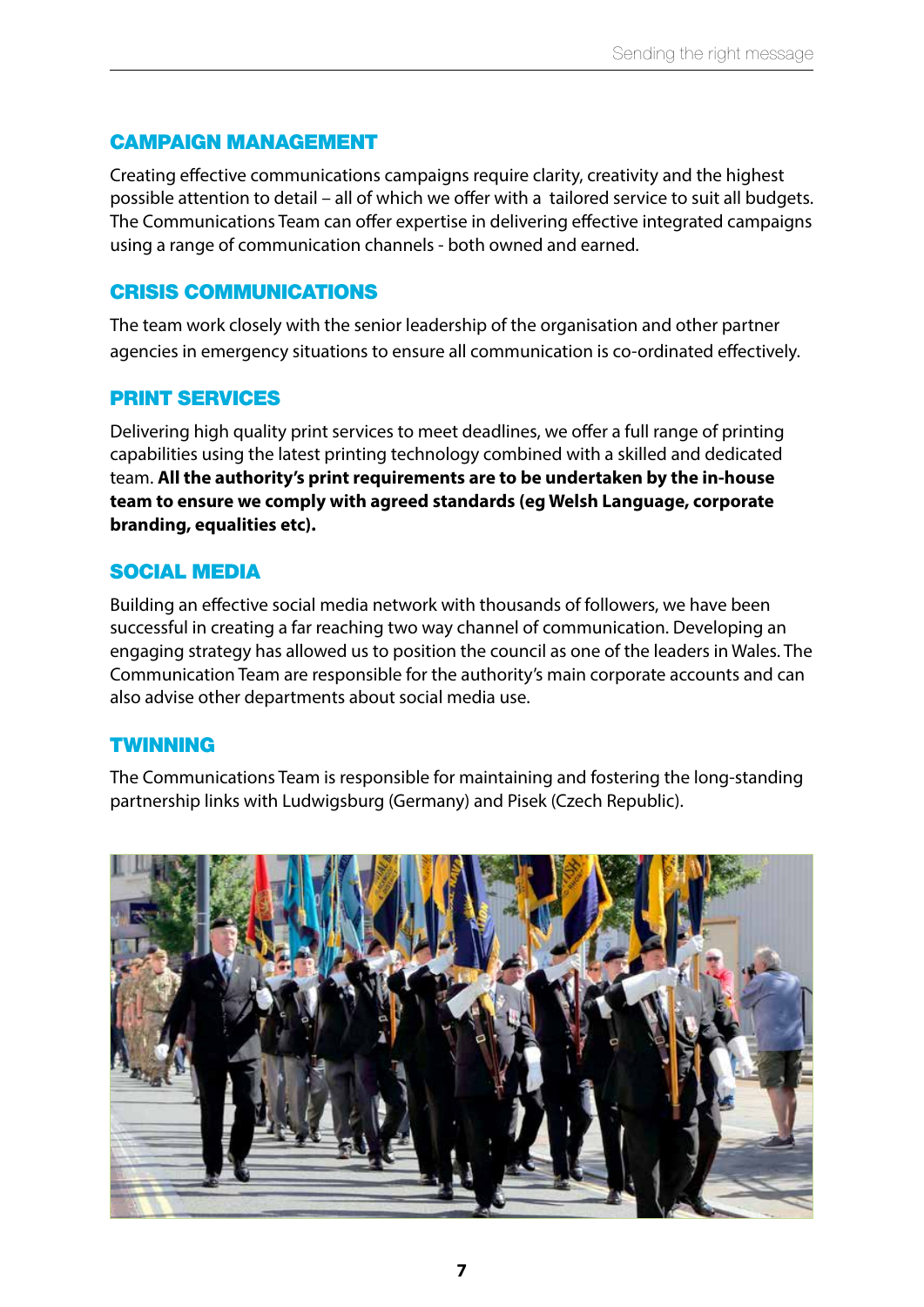### COMMUNICATIONS  $-$ (  $\sqrt{\frac{1}{2}}$   $\sqrt{\frac{1}{2}}$

Through effective communications and engagement, our key objectives are to:

- Inform and engage with residents, businesses, visitors, partners and other stakeholders about the council's aims and key priorities, the services it provides and how they can get involved in shaping decisions.
- Maintain a strong and recognisable council brand and identity utilising the strategic communications campaigns to effectively do this.
- Promote and uphold the council's reputation.
- Ensure that our workforce is involved and engaged through good internal communications, so that they are well placed to represent and champion the council in the community.

### V WILL WE DO THIS?

The communications landscape is ever changing, and to continue to innovate, we will focus on the following:

- 1. Put in place a comprehensive communications strategy that provides clear direction for the council - that's what this document is all about.
- 2. Further enhance our digital communications We want to create engaging content across a range of channels - especially digital and social.
- 3. Less broadcasting and more 2-way communication and engagement Let's have a real conversation with real people.
- 4. Tailor our communications and engagement to maximise impact using insight to tailor activity to reach different audiences more effectively.
- 5. More focus on positive and proactive communication through a campaign model we do lots of good things that people would love to know more about.
- 6. Help our community understand local government, including our challenges Now more than ever it is important that the community are aware of the pressures facing public services and the need to do things differently in future.
- 7. Maintain a strategic approach to communications and engagement by focussing on the priorities contained in the Corporate Plan.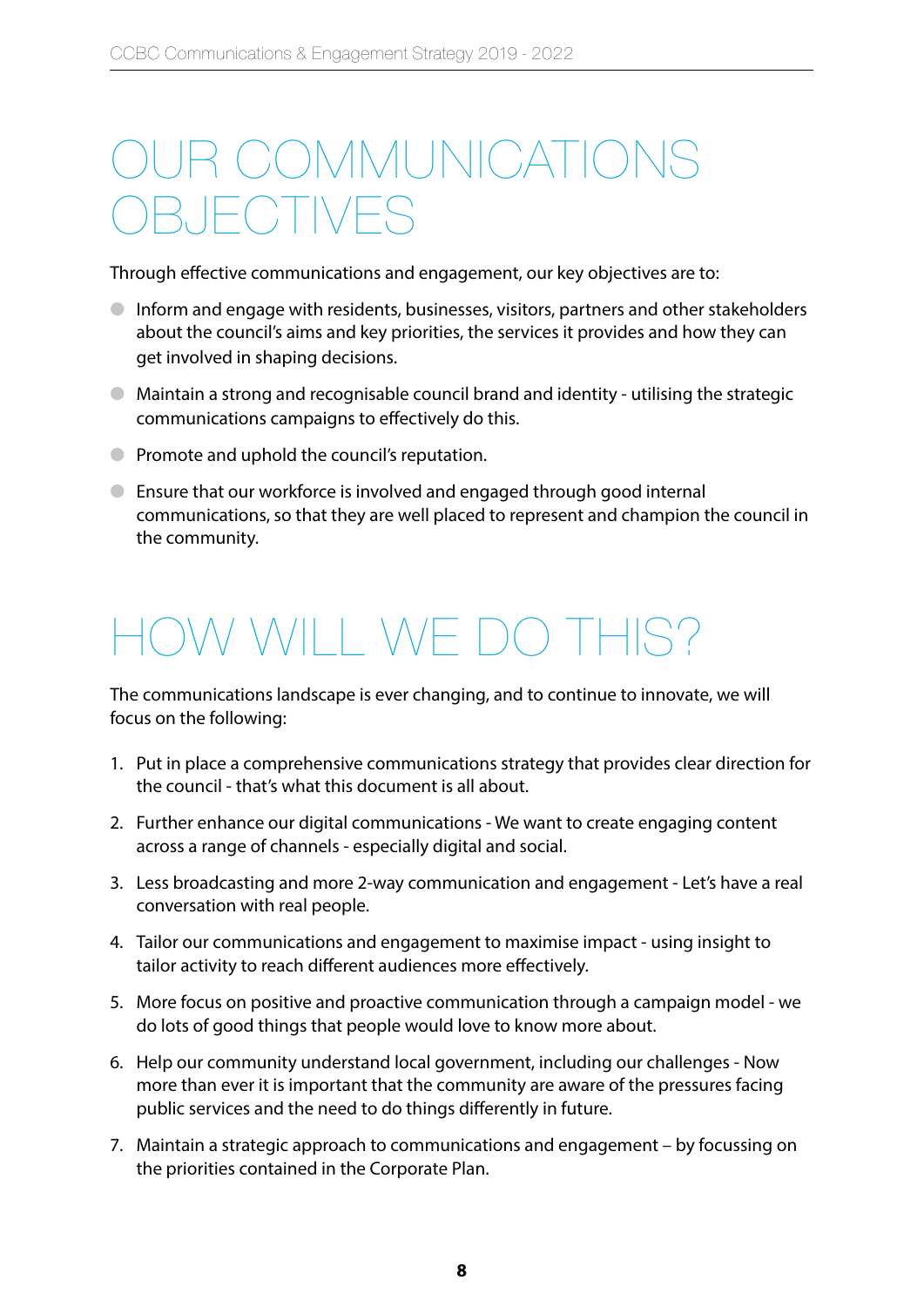### OUR 'CRYSTAL CLEAR' COMMUNICATIONS MITME

As effective, professional communicators we will always strive to achieve best practice and deliver a clear, helpful and informative communications service for the whole organisation.

- Crystal Clear We are completely transparent and unclouded
- Crystal Clear We are straight to the point
- Crystal Clear We want to ensure residents/staff/Cllrs clearly understand their role and responsibilities
- Crystal Clear Our message is simple and delivered in Plain English / Welsh

Our Crystal Clear communications activity will help:

- 1. Set the record straight
- 2. Address misconceptions
- 3. Manage community expectations
- 4. Deliver difficult information and messages
- 5. Myth-busting

Our overall approach means that:

- We will always be open, honest, impartial and factual
- $\bullet$  We will communicate in a timely manner with concise, up to date information
- We will avoid jargon wherever possible and communicate in Plain English
- We will engage and listen more not just broadcast as we want to encourage a two way flow of communication.
- We will always strive to ensure value for money in everything we do
- $\bullet$  We will listen to feedback and seek insight to help improve the way we communicate
- We will embrace digital communication particularly social media but will not lose sight of the importance of more traditional channels too.
- We will continuously learn, develop and evolve in order to provide a more effective service
- $\bullet$  We will be inclusive and accessible in our communication using languages and formats best suited to our audiences

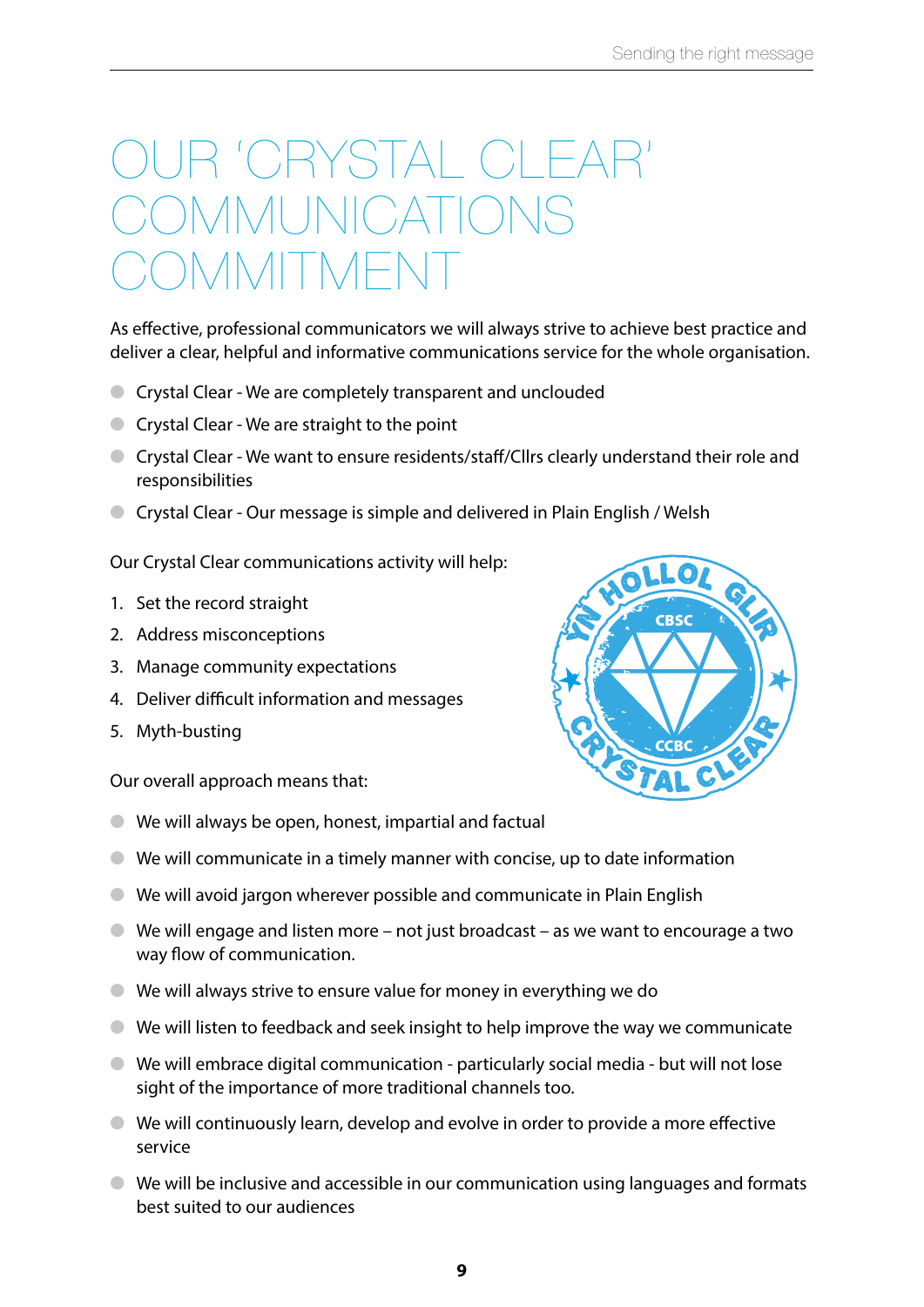### PRINCIPLES UNDERPINNING THE STRATEGY

We need to have a firm foundation, a set of agreed principles which are reflected in everything we do.

These should be the bedrock of our communications activity and act as a guarantee that our actions are sound and that they fit the values of the council.

#### STAFF FIRST

Staff should be well informed about issues which affect the organisation and impact upon them as employees. Being well-informed means they can participate fully in our drive to be an excellent council and an employer of choice. In all our communications activity we will endeavour to provide staff with access to information in advance of the media and the public. Only then can we demonstrate that our staff are valued as employees and ambassadors for the council.

#### GOOD COMMUNICATION IS EVERYONE'S RESPONSIBILITY

Every employee is involved in communication activity whether formal or informal as an integral part of his or her role. Whether this involves internal or external communications, all employees need to take responsibility for ensuring they communicate clearly and effectively.

#### EFFECTIVE INTERNAL COMMUNICATION DRIVES CULTURE CHANGE AND IMPROVES PERFORMANCE

Internal communications is not seen as an 'add on', an activity that is voluntary or a luxury when budgets are tight. Without it, we will not become the council we want to be.

#### MANAGERS NEED TO BACK THEIR COMMITMENT TO COMMUNICATIONS

This requires action to break down any 'silo' mentality which may exist. A willingness to use directorate and divisional resources in a different way in order to maximise communication objectives.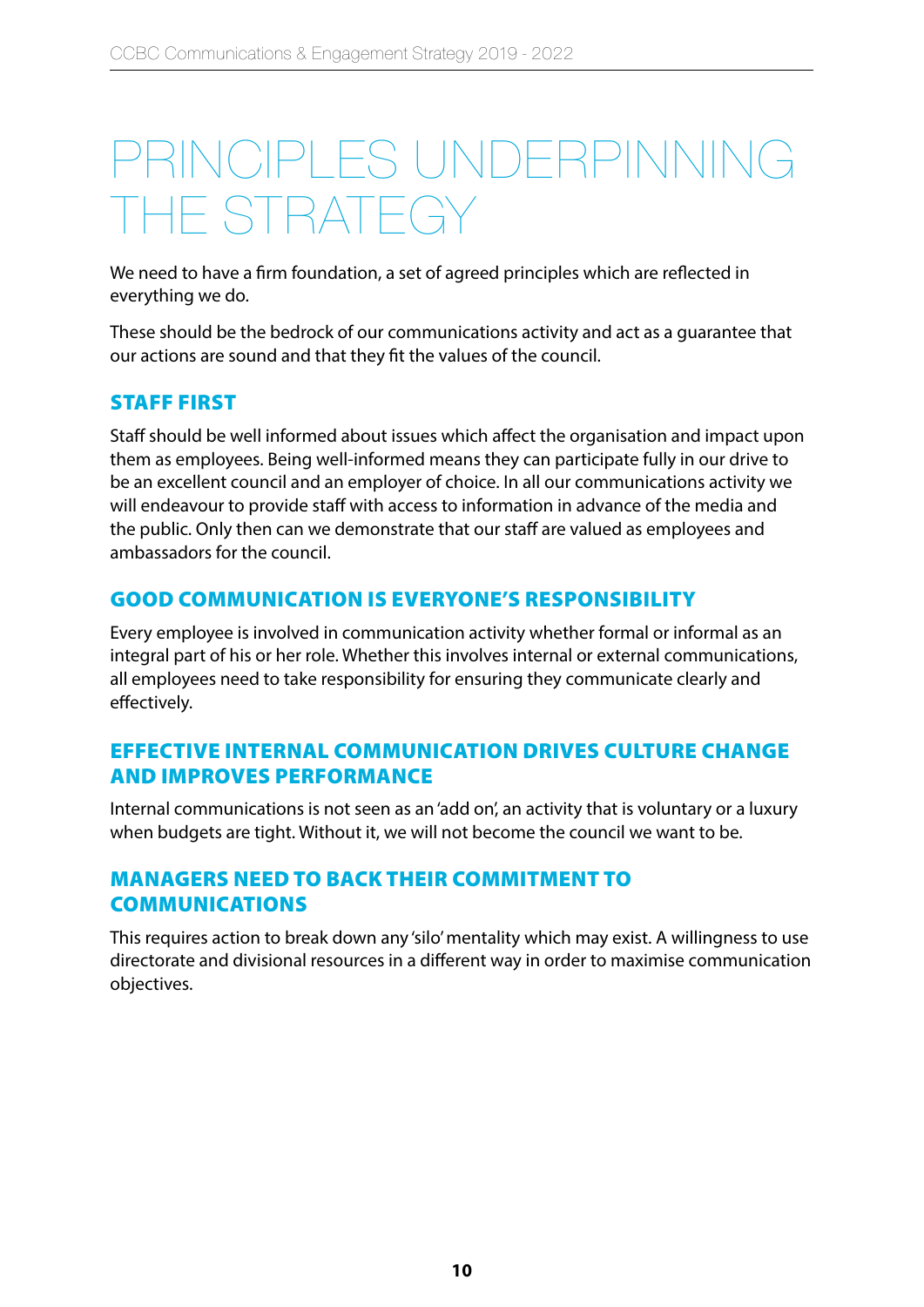### A CAMPAIGNS APPROACH COMMUNICATION

Our residents do not live their lives within organisational boundaries. In the course of a day, they may be a parent, a carer, a commuter, an entrepreneur and much more besides. They are unlikely to think of themselves as council 'service users' or 'customers'.

A strategic campaigns approach to our communications, that supports our corporate priorities, will help enable more focus on strategic activities and champion the organisation's objectives.

It will help give the organisation a clear voice - a strong narrative with a few overarching key messages, which are what the organisation wants residents, businesses and visitors to 'think' when thinking of Caerphilly County Borough Council.

#### WE WILL:

- Build campaigns with clearly defined audiences in mind, to ensure a sharper focus on customers and stakeholder groups, therefore increasing the relevance of the information they receive.
- $\bullet$  Develop our campaigns using a series of communications activities with a common objective or theme, and design them with the aim of influencing the audience's perceptions or effect a desired behaviour change.
- Change the focus simply from communications outputs (press coverage, social media reach etc) to real benefits for the community.

The organisation will execute seven strategic communications campaigns each year, which have clearly defined links to the councils Corporate Plan, are fully evaluated throughout and support the seven key Cabinet Commitments.

The campaigns will be developed in line with the Government Communication Services' model, which advocates five clearly defined development areas; objectives, audience/ insight, strategy, implementation/tactics and scoring/evaluation.

#### THIS APPROACH WILL ALSO ALLOW US TO DEVELOP OUR CAMPAIGNS INTO:

- Being more digital and audience focussed empowering others to generate their own content
- Maximising the Communications Team's resources utilising the campaigns to strongly communicate the council's key messages
- Having solid in-built evaluation techniques to measure effectiveness and impact
- And create genuine change either through perceptions or actual behavioural change

The campaigns approach will develop a story for Caerphilly County Borough Council over the coming years - and help in building the council's 'brand' as a county borough that has much to offer.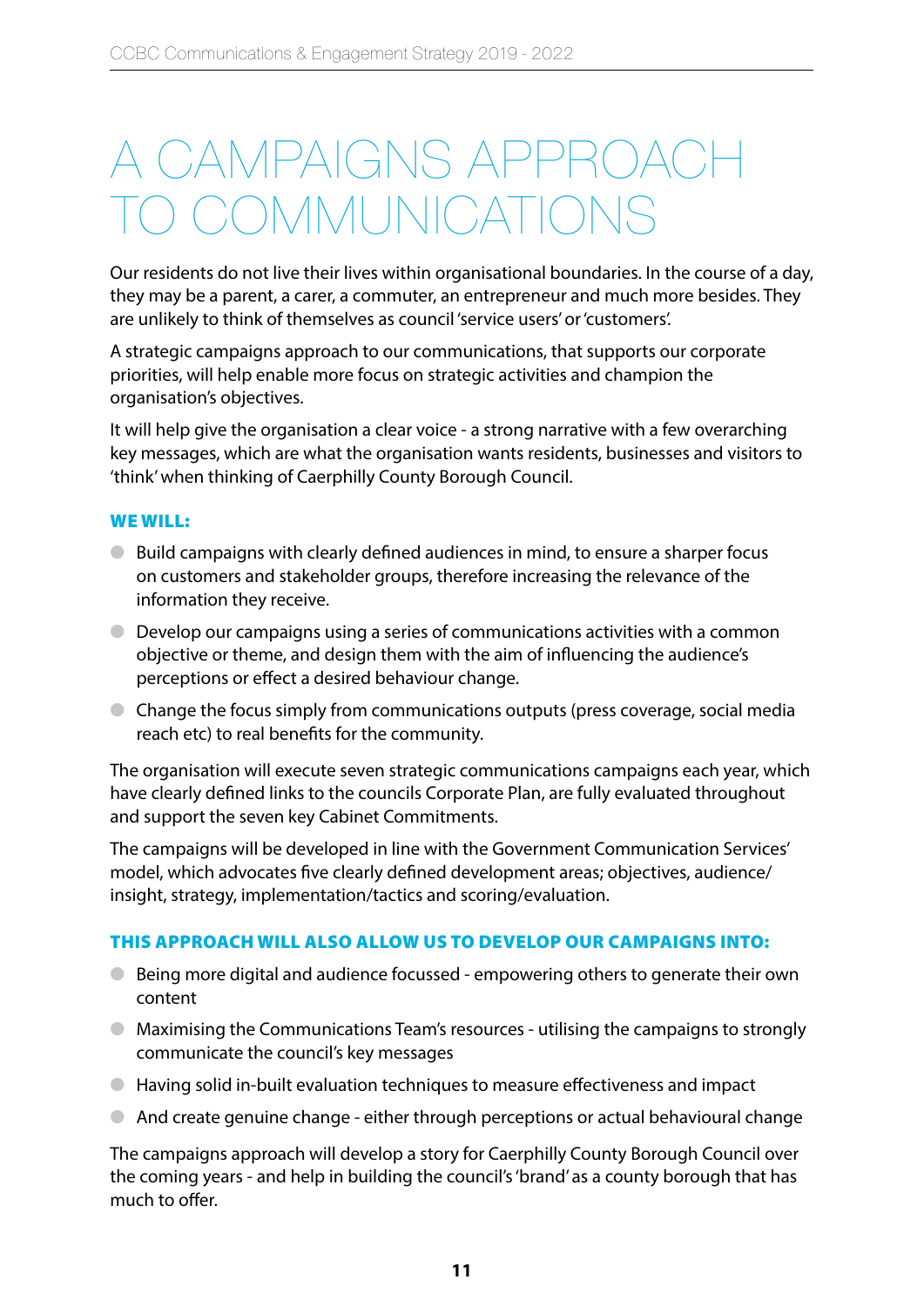The approach will work to complement the council's existing Place/Destination Marketing Strategy, which is delivered by a dedicated Marketing team based within the Communities directorate.

Place/Destination marketing refers to the activity an organisation carries out to differentiate itself from others and promote its unique characteristics, and is particularly used in encouraging increased tourism to an area. This form of marketing activity has clearly defined target audience demographics and often has increasing revenue as its primary aim.

The campaigns model supports this approach by striving to communicate seven key concepts that differentiate Caerphilly county borough and promote its unique characteristics - for example, that Caerphilly is a strong and vibrant place to do business and that it is a place that invests in its young people and future generations.

### $-$ | () $P$ |NG  $\setminus$ IF $(\exists$ RAT OMMUNICATIO CAMPAIGNS FOR 2019-2023

Our communications campaigns for 2019/2023 will support the Wellbeing Objectives outlined in the council's Corporate Plan 2018-2023.

The campaigns will support our corporate priorities, help enable more focus on strategic activities and champion the organisation's objectives.

They are:

### 'IMPROVING… INVESTING… INSPIRING'

Supporting Wellbeing Objective number one - improving education opportunities for all

### 'A GREAT PLACE TO DO BUSINESS'

Supporting Wellbeing Objective number two - enabling employment

#### 'YOUR HOMES, YOUR FUTURE'

Supporting Wellbeing Objective number three - addressing the availability, condition and sustainability of homes throughout the county borough, and provide advice, assistance or support to help improve people's wellbeing

### 'CONNECTING PEOPLE, CONNECTING PLACES'

Supporting Wellbeing Objective number four - promoting a modern, integrated and sustainable transport system that increases opportunity, promotes prosperity and minimises the adverse impacts on the environment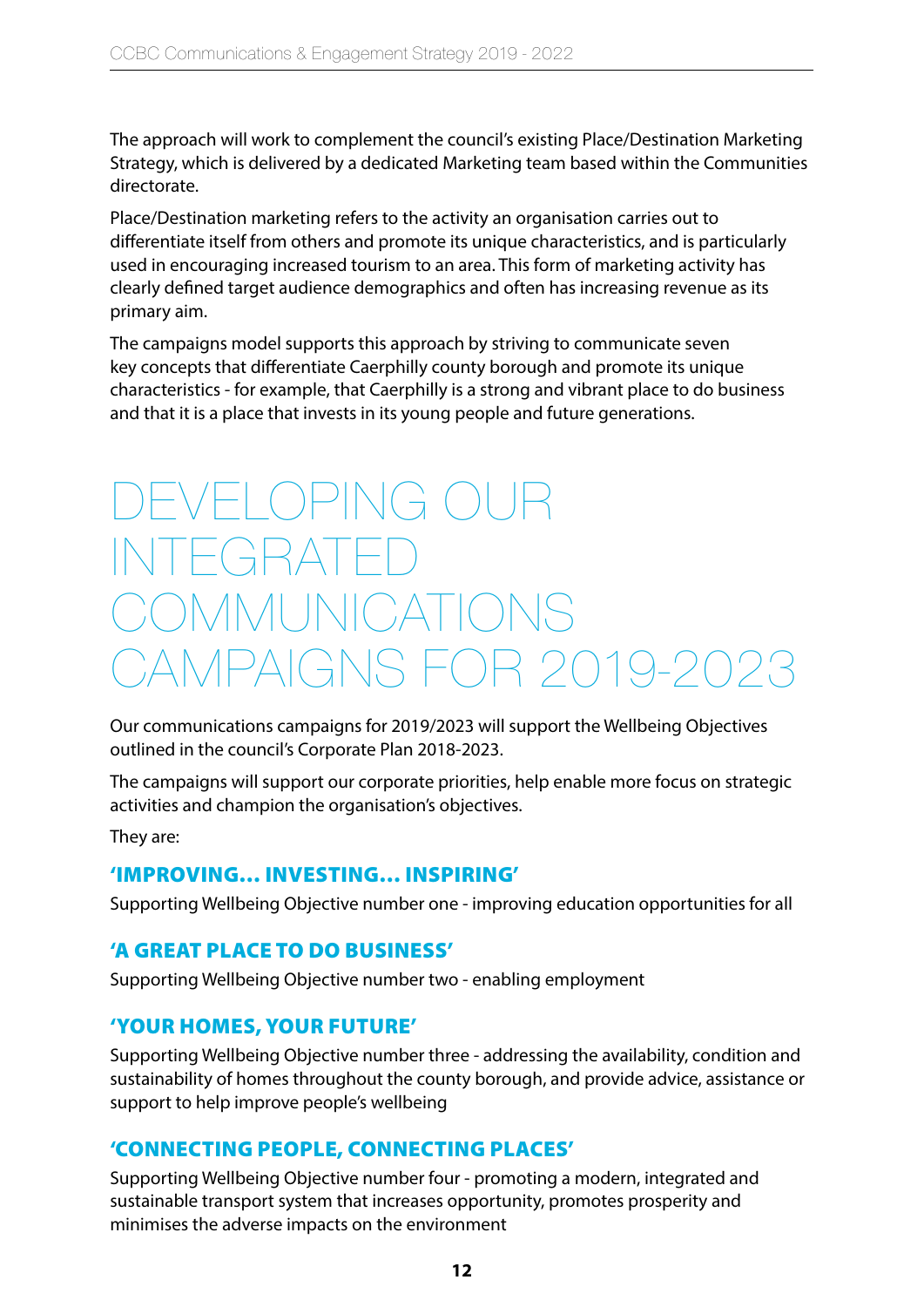#### 'HEALTHY LIVES, HEALTHY SPACES'

Supporting Wellbeing Objective number five - creating a county borough that supports a healthy lifestyle, in accordance with the Sustainable Development principle within the Wellbeing of Future Generations (Wales) Act 2015.

#### 'CREATING CARING COMMUNITIES'

Supporting Wellbeing Objective number six - supporting citizens to remain independent and improve their wellbeing

#### 'THE CAERPHILLY CONVERSATION'

Supporting the work of the council's business transformation programme and engagement with residents around the council's Medium Term Financial Plan.

### DIGITAL BY DESIGN

Over the last decade we have seen a digital revolution. People are more connected than ever before and the way they search for and receive information and news has changed significantly as a result.

This strategy sets a clear ambition to drive forward a new approach to digital communication.

We will need to continually develop and build new ways of communicating and engaging with our audiences and stakeholders, to develop strong, enduring and mutually beneficial relationships.

### OUR DIGITAL OBJECTIVES

We will effectively manage our digital and social media channels by linking them to our strategic objectives and work streams.

Our main objectives will be to:

- Produce a Digital Contents Planner including key dates for national, local and council related information and initiatives. This will allow us to deliver timely and relevant messages to our target audience using our digital communications channels.
- Build a strong network of residents and stakeholders online to create strong social capital.
- Engage residents in a two-way conversation about our work and their views.
- Share partner and stakeholder messages(Schools, PSB, WG etc).
- Encourage staff and members to support, promote and take part in our online conversations.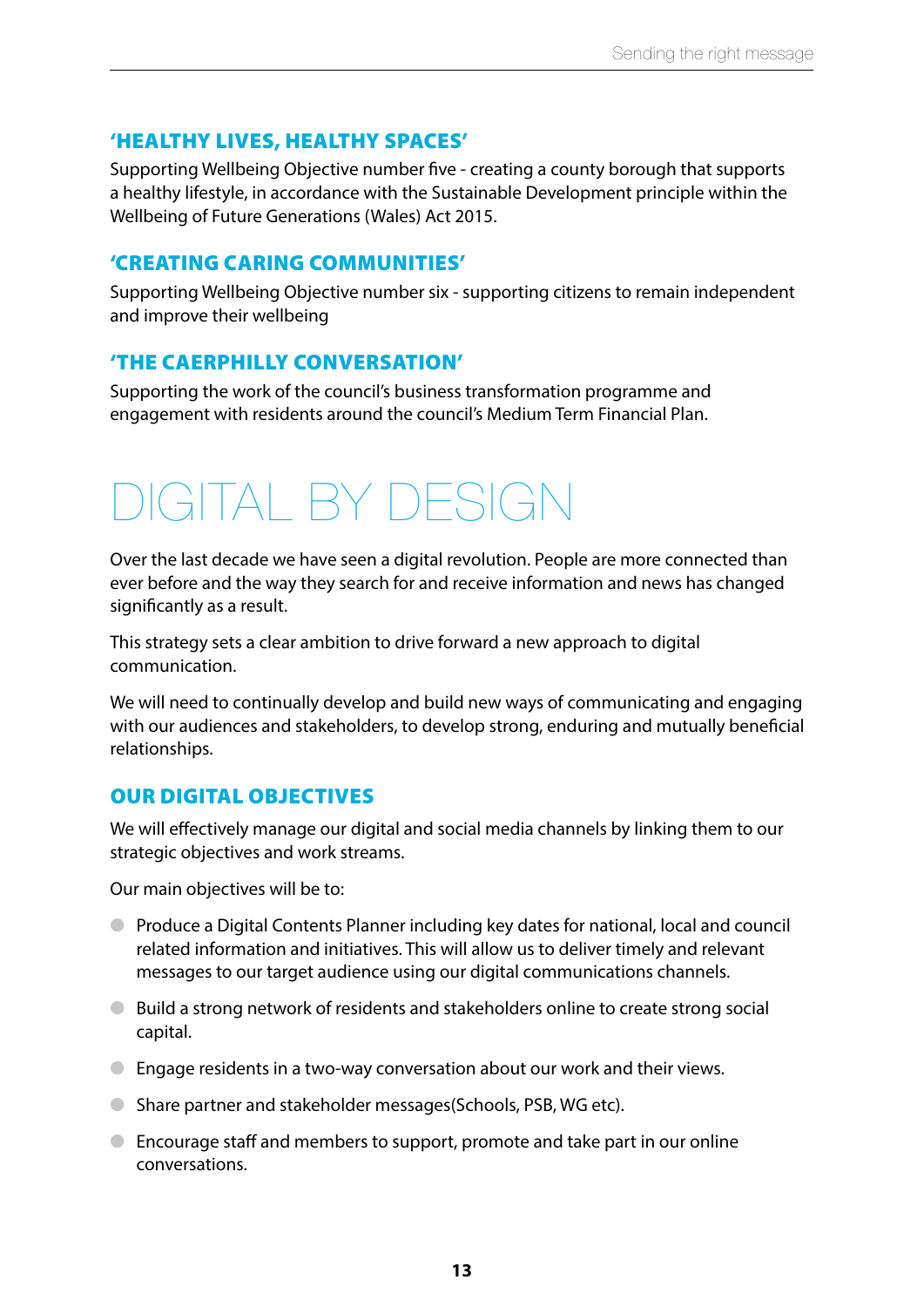- Develop a 'Digital Dashboard' to allow us to review and monitor the usage and effectiveness of our current digital channels. We would use this information to consider discontinuing those channels that are ineffective and to consider using alternative channels.
- Produce a monthly digital report/digest of what featured on our digital channels. What worked and what didn't.

#### DIGITAL MEDIA AUDIT

The Communications Team will audit all service area-managed social media channels to review access permissions, frequency and quality of posts. Identify additional services that would benefit from social media. Identify use of additional social media channels, e.g Instagram, What's App, Pinterest, etc.

Look into place based community social media accounts, e.g. to support the Council's ambition of thinking digital by design and empowering residents to get online and support local communications and engagement on neighbourhood issues such as dog mess, anti-social behaviour or information about local services. It can be used to support Customer Services directly deal with complaints via our social media channels.

### HOW DOES THIS STRATEGY FIT IN WITH THE WIDER PICTURE?

This strategy does not exist in isolation. It is designed to complement and enhance a range of other key strategies that are being delivered across the organisation such as the council's marketing strategy, the Corporate Plan and Wellbeing Objectives as well as the Cabinet's Commitments.

#### SUPPORTING CABINET'S COMMITMENTS

The council's Cabinet has agreed a set of commitments and values for CCBC, so it is important that our communications activities are closely aligned to these principles.

#### CABINET'S COMMITMENTS:

- We will always do our best to protect jobs and services within the current challenging financial climate.
- We will build on CCBC's reputation as an innovative, high performing local authority.
- We will ensure we have an engaged and motivated workforce.
- We will always strive to ensure CCBC delivers value for money in everything it does.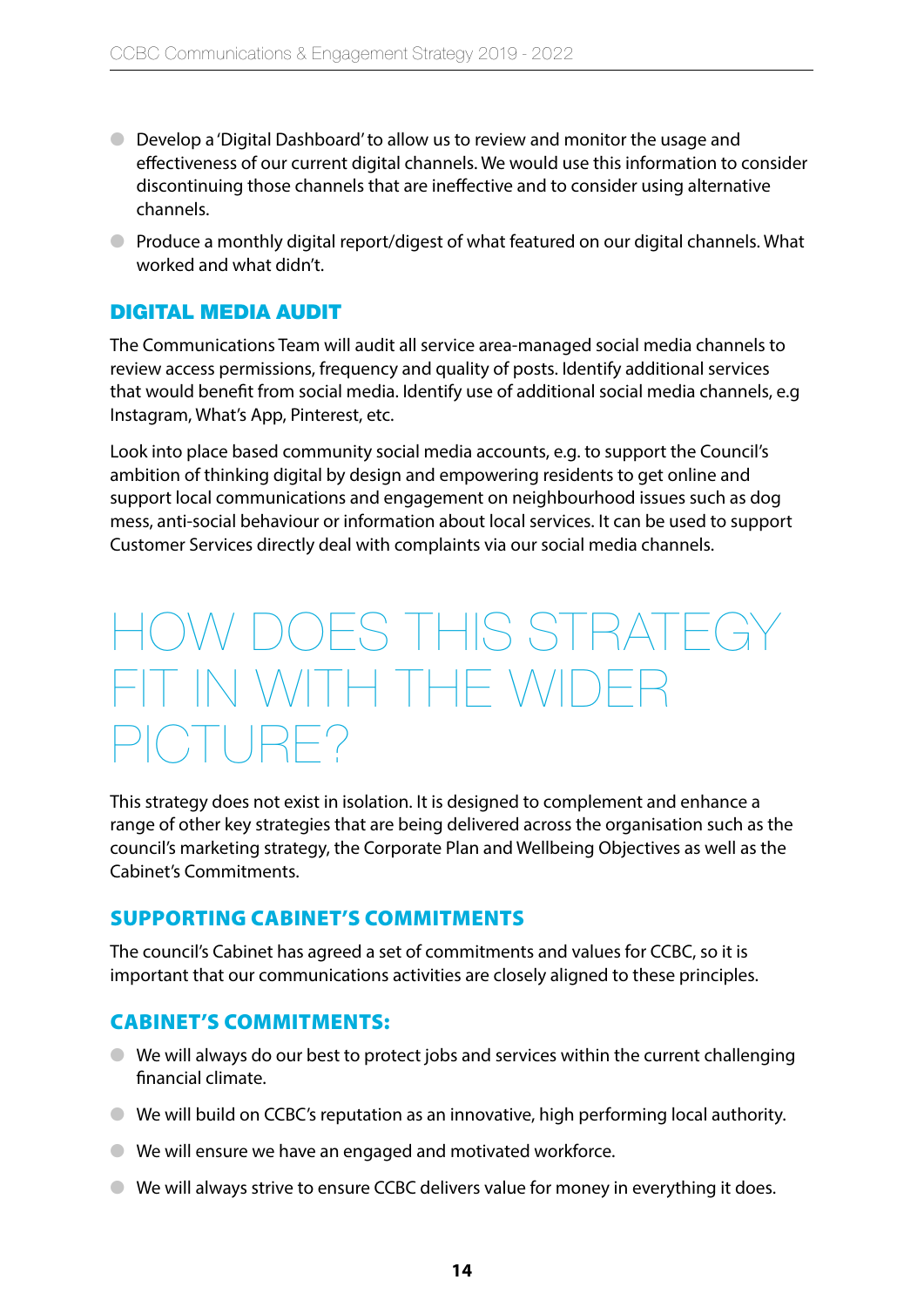- We will help protect the most vulnerable people in our society and make safeguarding a key priority.
- We will always welcome feedback and consider the views of residents, staff and other key stakeholders.

We will be open, honest & transparent in everything we do.

#### SUPPORTING CCBC'S STRATEGIC OBJECTIVES

The Local Government Measure 2009 requires all local authorities in Wales to set and publish a set of priorities called Improvement Objectives, however the introduction of the Well-being of Future Generations (Wales) Act 2015 (WBFGA) also places a legal requirement for public bodies to set and publish Well-being Objectives.

As there is a cross over between the two legislations, authorities (including CCBC) are treating the two requirements as one outcome, to publish one set of Well-being Objectives and the Wales Audit Office and Welsh Local Government Association (WLGA) have endorsed this approach.

The council's Well-being Objectives for 2018-2023 have now been agreed and these will have a key influence on the Communication Team's activities – particularly in terms of the 'Campaign' work that is planned over the next 3 years.

Our communications work will be aligned to these 6 key objectives and reflect what is being done to deliver these within the community

### IMPROVING INTERNAL COMMUNICATIC

A lot of work is currently being done to improve internal communication and engagement across the organisation.

The authority recognises that effective and meaningful internal engagement can deliver significant benefits in terms of morale, productivity and a sense of building a 'Team Caerphilly' ethos.

We also recognise that our excellent workforce is our biggest asset and many CCBC employees live within the county borough, therefore they are valuable advocates and ambassadors for the authority.

Much work has been done to develop the Corporate Plan and Wellbeing Objectives, as well as the Cabinet's new Commitments, therefore it is appropriate that staff are encouraged to develop their own set of values and behaviours which fit in with and reflect the overarching corporate position.

The creation of a new values and behaviours framework for staff would be the 'last piece of the jigsaw' and will provide the organisation with a clear sense of purpose and direction at all levels.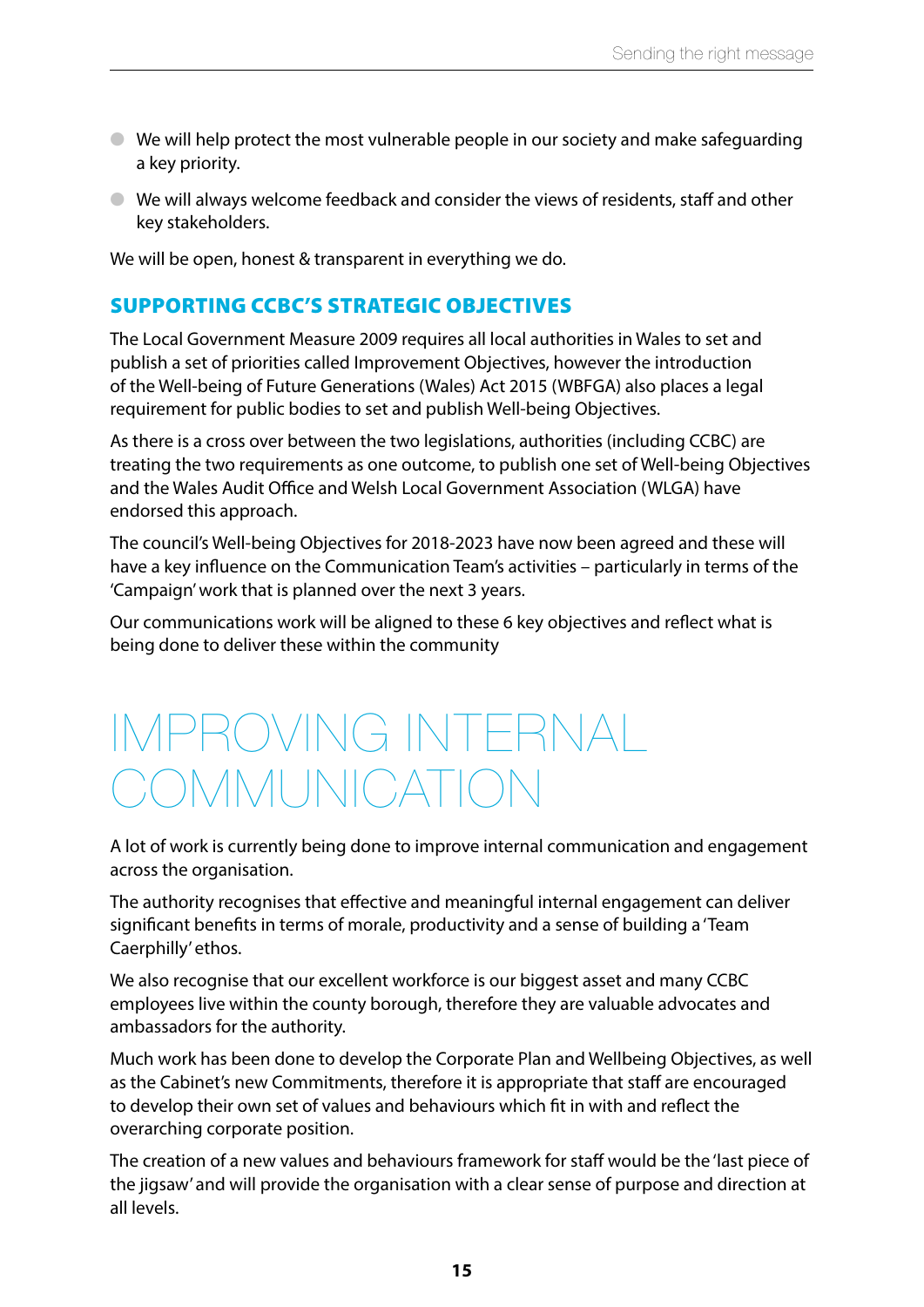# THE ROAD TO 2022 CCBC >>> 2022 >

Effective communication and engagement will be a critical element in the delivery of the council's business transformation programme.

The Communications Team plays a lead role in this transformation programme and a significant amount of work has been undertaken over the past two years as part of this agenda including:

STAFF SURVEY - A comprehensive staff survey was undertaken in 2017 and the feedback has been provided to employees in a number of ways (Intranet, email updates, printed summaries, team briefings).

**STAFF ROADSHOWS** - Six corporate staff roadshows for employees at all levels across the authority were held in the spring 2018. They followed on from a successful pilot held for staff from the Communities Directorate in 2016.

AUDIT OF EXISTING INTERNAL COMMUNICATION CHANNELS - An audit of existing internal communication methods across all Heads of Service has been undertaken.

CCBC INTRANET - A cross directorate working group was established in late 2016 to drive the development of a new staff Intranet to replace an old, outdated version. IT Services then developed a pilot Intranet site that was trialled and launched in 2018.

**BLOGS** – The Interim Chief Executive had already established a regular blog and these had been widely welcomed by staff as a way to receive updates and find out more about the real person behind the blog and not just the 'corporate line'. The Leader of Council and the rest of CMT are also now producing regular blogs and the next stage is to explore the use of video blogs.

'ASK THE CHIEF EXECUTIVE' - The initiative was launched in January 2017 to enable staff to pose a question, make a suggestion, raise a concern or provide feedback. This can be done online via a dedicated email address or by submitting printed 'postcards' for staff without access to a PC.

CUSTOMER SERVICE STANDARDS - The Customer Services Team developed a set of new customer service standards that are being adopted by all staff across the authority (not just customer services staff).

CABINET COMMITMENTS - The Communications Unit worked closely with Cabinet and CMT in 2017 on a key piece of work to develop a vision and a clear set of values for the organisation going forward.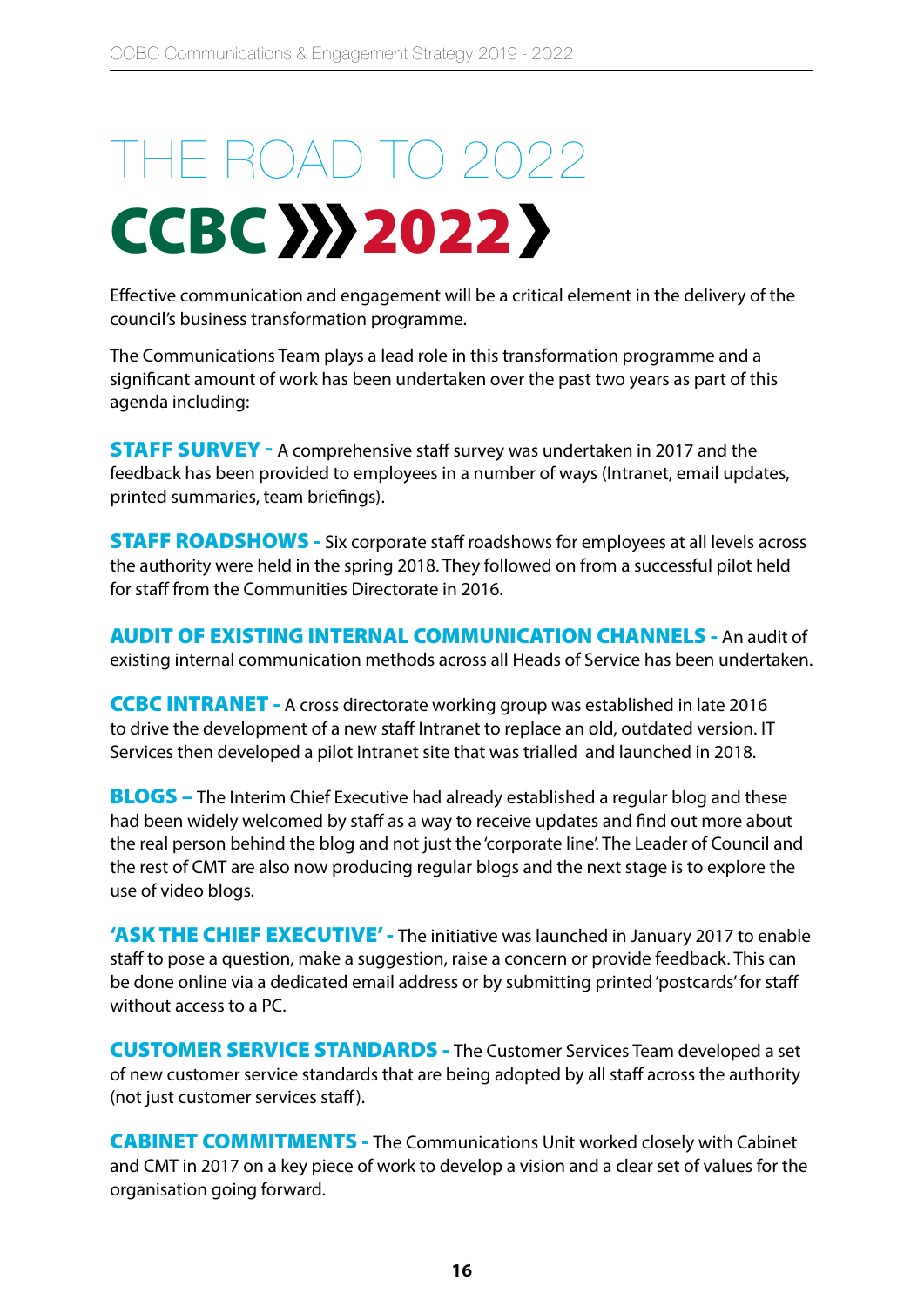#### Next Steps……

**STAFF NEWSLETTER - It is recognised that the development of a new staff newsletter** (printed and digital) would be a beneficial addition to our ongoing communication and engagement work – particularly for hard to reach staff.

**STAFF RECOGNITION AWARDS** - Staff reward and recognition (or lack of) was a key theme that emerged from the recent roadshows and via other feedback channels, therefore the council is keen to pursue the development of a new initiative to formally recognise staff across the organisation.

GOV DELIVERY - CCBC is currently using a widely recognised Granicus product called GovDelivery. It is primarily being used for external audiences at present (eg jobs, events, service disruption, traffic updates, school closures etc), but the product is equally effective for use in an internal facing way.

**PLASMA SCREENS** - There are a variety of different TV and plasma screens located at numerous council sites across the county borough. These include libraries, leisure centres, corporate receptions, staff rest areas in depots etc, but at present there is no over-arching strategy to ensure that there is consistency in the quality, frequency or timeliness of the information and messages that they display.